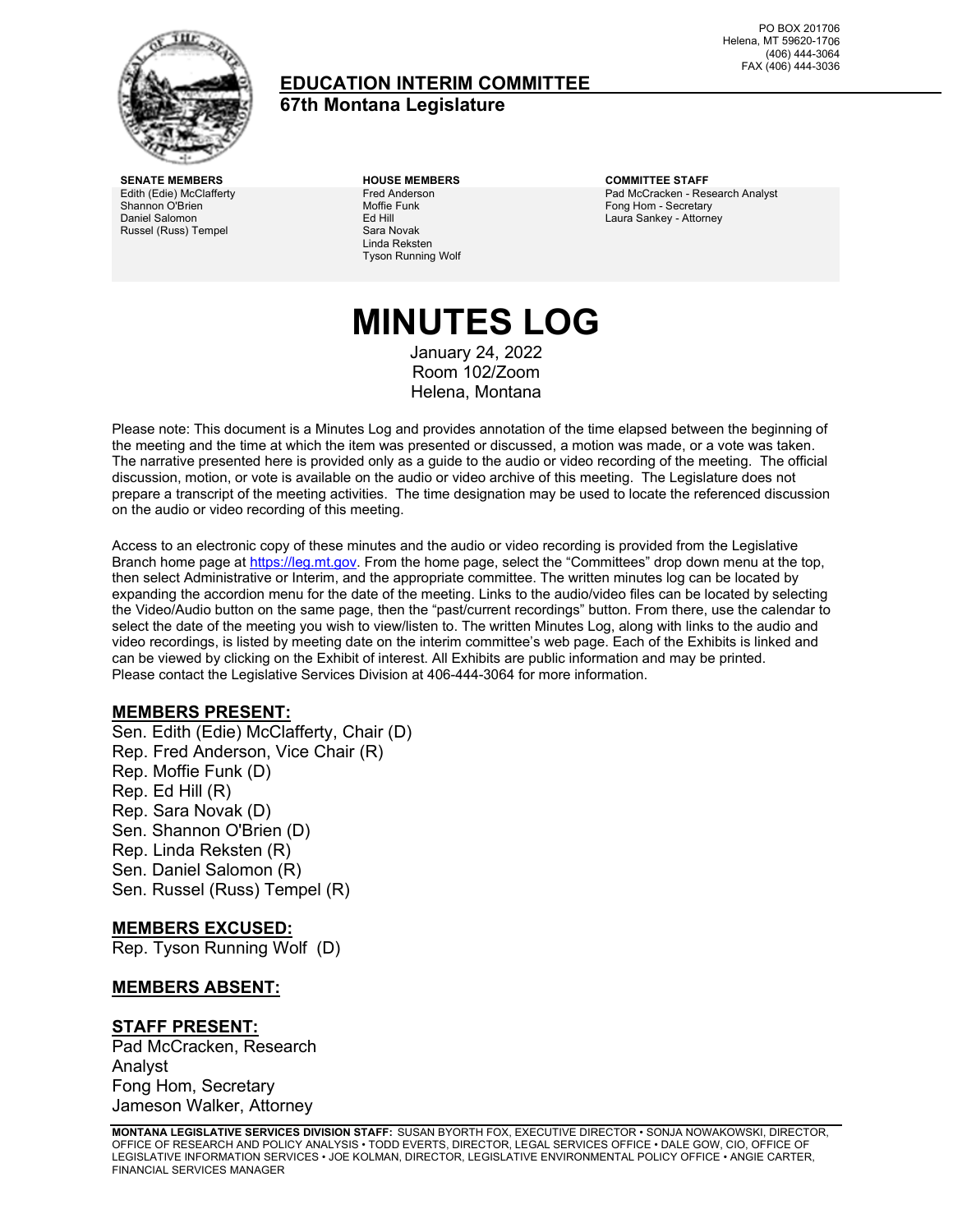### **AGENDA [\(Attachment 1\)](https://leg.mt.gov/content/Committees/Interim/2021-2022/Education/Meetings/January-2022/jan-2022-final-agenda.pdf)**

### **VISITORS' LIST [\(Attachment 2\)](https://leg.mt.gov/content/Committees/Interim/2021-2022/Education/Meetings/January-2022/visitor_sign-in.pdf)**

#### **COMMITTEE ACTION**

# **CALL TO ORDER/ROLL CALL**<br>14:35:48 Sen. Edith (Edie)

Sen. Edith (Edie) McClafferty called the meeting to order at 2:35 PM. The committee secretary took roll.

#### **CALL TO ORDER/ROLL CALL**

14:37:39 Pad McCracken, Research Analyst, reviewed the agenda.

#### **HOUSE JOINT 47 STUDY: Educational Programs for the Incarcerated**

#### **Debrief site visit to Helena Prerelease**

- 14:38:48 Sen. McClafferty asked for comment regarding the visit to Helena Prelease.
- 14:39:00 Rep. Funk commented on Helena Prerelease's work and its program.
- 14:40:14 Rep. Reksten suggested Helena Prerelease publish their positive data to show the public the work it's doing.
- 14:41:34 Sen. Tempel mentioned the program's ability to encourage work ethic in prerelease centers.
- 14:42:06 Rep. Novak stated her agreement with the committee on the work that Helena Prerelease is doing. She also commented on the increased HiSET completion at Deer Lodge.

### **Educational Programs at Crossroads Correctional Center**

Pete Bludworth, Warden of Crossroads Correctional Center, gave a presentation on the on the work being conducted at Crossroads Correctional Center. Warden Bludworth mentioned the employees of the Education Department and their shared objective of fulfilling the facility's mission statement. [\(Exhibit](https://leg.mt.gov/content/Committees/Interim/2021-2022/Education/Meetings/January-2022/Crossroads_handout.pdf) 1)

#### **Committee Questions/Discussion**

- 14:59:38 Rep. Funk asked Warden Bludworth whether the HiSETs are certified through OPI and what the HiSET graduation percentage is at Crossroads.
- 15:00:24 Warden Bludworth responded to Rep. Funk by stating that HiSETs are certified through OPI. Warden Bludworth also gave the number of HiSET class attendees, which is dependent on classroom availability. He followed by stating that the graduation percentage has increased in the last two years.
- 15:01:44 Sen. McClafferty asked Warden Bludworth how many inmates are at the prison and what is their average education level. Sen. McClafferty asked if the inmates have the option of either going to work or attending HiSET classes, or if they are required to attend classes before working.
- $15:02:12$ Warden Bludworth responded to Sen. McClafferty by stating that an average of 80% of inmates received the HiSET prior to incarceration. Warden Bludworth continued by stating that inmates are not required to attend classes before they participate in vocational programs.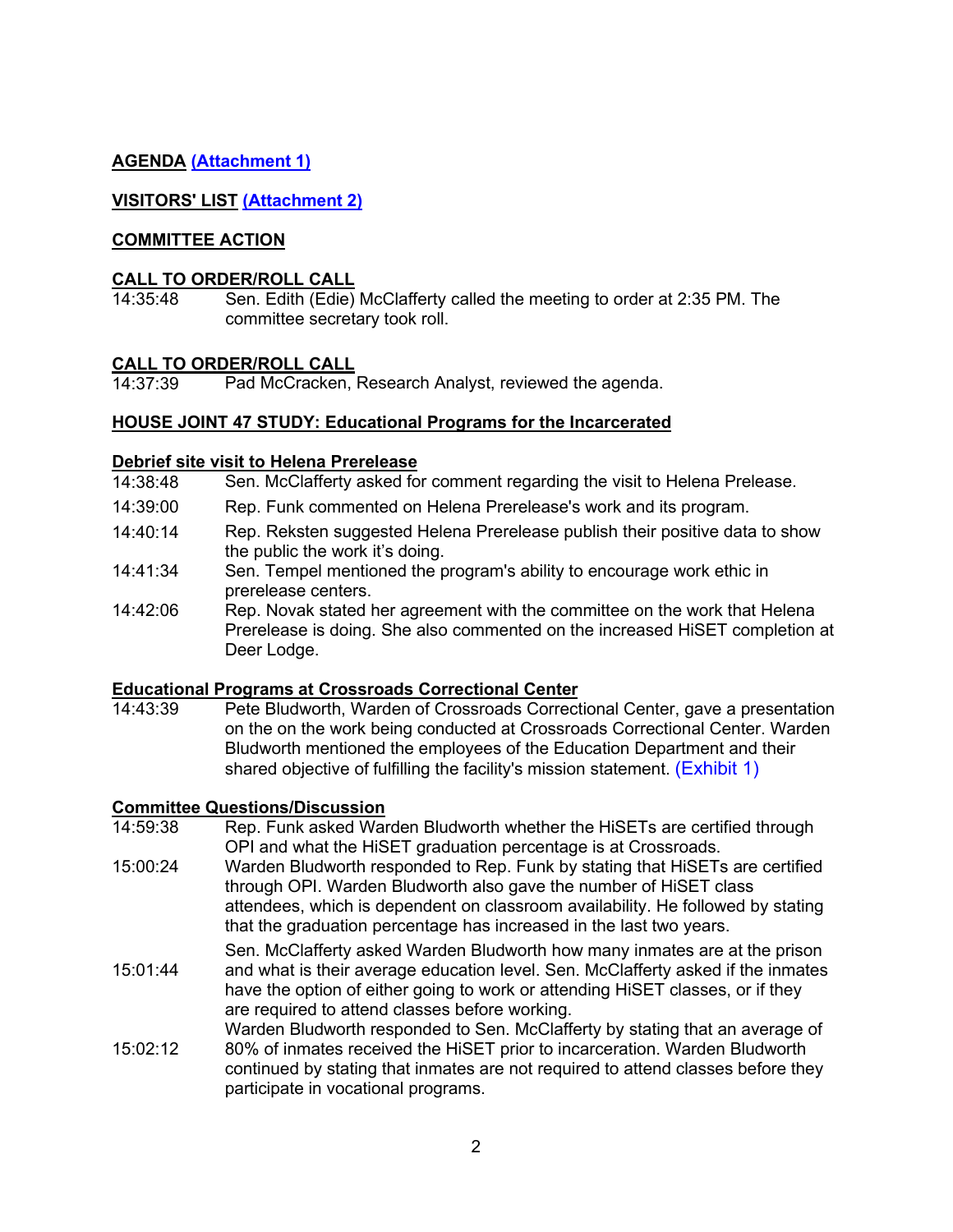- 15:04:09 Sen. McClafferty asked Warden Bludworth if there is a wait list for some vocational programs.
- 15:04:24 Warden Bludworth responded to Sen. McClafferty by stating that for some programs there is a wait list, but it is not extensive.
- 15:05:04 Sen. McClafferty asked Warden Bludworth if he could get information on the future success of expanding vocational programs at Crossroads.
- 15:05:05 Rep. Reksten asked Warden Bludworth if he could provide information on the size of the vocational facilities and some of the needs that they have there.
- 15:05:59 Warden Bludworth answered Rep. Funk by stating that staffing is always needed as well as partners who are able to provide expertise for certain vocations.

## **Updates on programs at Montana Women's Prison**

Cynthia Wolken, Deputy Director for Montana's Women's Prison, and Marisa Britton-Bostwick, Education Director for Montana Correctional Enterprises, presented an update on the Montana Women's Prison. [\(Exhibit 2\)](https://leg.mt.gov/content/Committees/Interim/2021-2022/Education/Meetings/January-2022/MDOC_EDIC.pdf) 

#### **Committee Questions/Discussion**

- 15:19:44 Rep. Reksten asked Dep. Wolken about the \$36 million being asked for the expansion of the women's facility.
- 15:20:25 Dep. Wolken responded to Rep. Reksten by stating that the DLR is working on an updated report that will contain the information surrounding the requested funds.
- 15:21:30 Rep. Reksten suggested that Dep. Wolken plan for realistic figures for funding.
- 15:22:31 Rep. Anderson asked Dep. Wolken if the prison had considered using an abandoned facility in Hardin to include in their expansion.
- 15:23:00 Dep. Wolken responded to Rep. Anderson by stating multiple reasons why the facility in Harden had not been included in their plan.
- 15:23:52 Sen. O'Brien commented on Ms. Britton-Bostwick's ingenuity in finding resources. Sen. O'Brien followed her statement by asking Dep. Wolken if they had considered buying property that was less centrally located.
- 15:25:54 Dep. Wolken responded to Sen. O'Brien by stating that the proposed new building would be on the existing property so they would not have to purchase new land to build.
- 15:27:04 Rep. Novak asked Ms. Britton-Bostwick about Title I funds.
- 15:27:33 Ms. Britton-Bostwick responded to Rep. Novak by stating that her agency has always applied for Title I funds and always received them for the Montana State Prison. However, to her knowledge, this is the first time the Montana Women's Prison has applied for and received the funds.
- 15:28:16 Rep. Funk asked Dep. Wolken about the proposed list of vocational programs that would come with the new facilities. Rep. Funk continued her question by asking what the Committee could do.
- 15:30:19 Dep. Wolken responded to Rep. Funk by stating that the Committee is doing what they can by asking the right questions. Dep. Wolken continued by stating that she intended to get more concrete information to the Committee at a later date in order to continue the process.

# **Other state agency roles in education programs for the incarcerated**<br>15:32:12 Gayle Butler, with Montana Correctional Enterprises for the

Gayle Butler, with Montana Correctional Enterprises for the Department of Corrections, gave introductions for those presenting.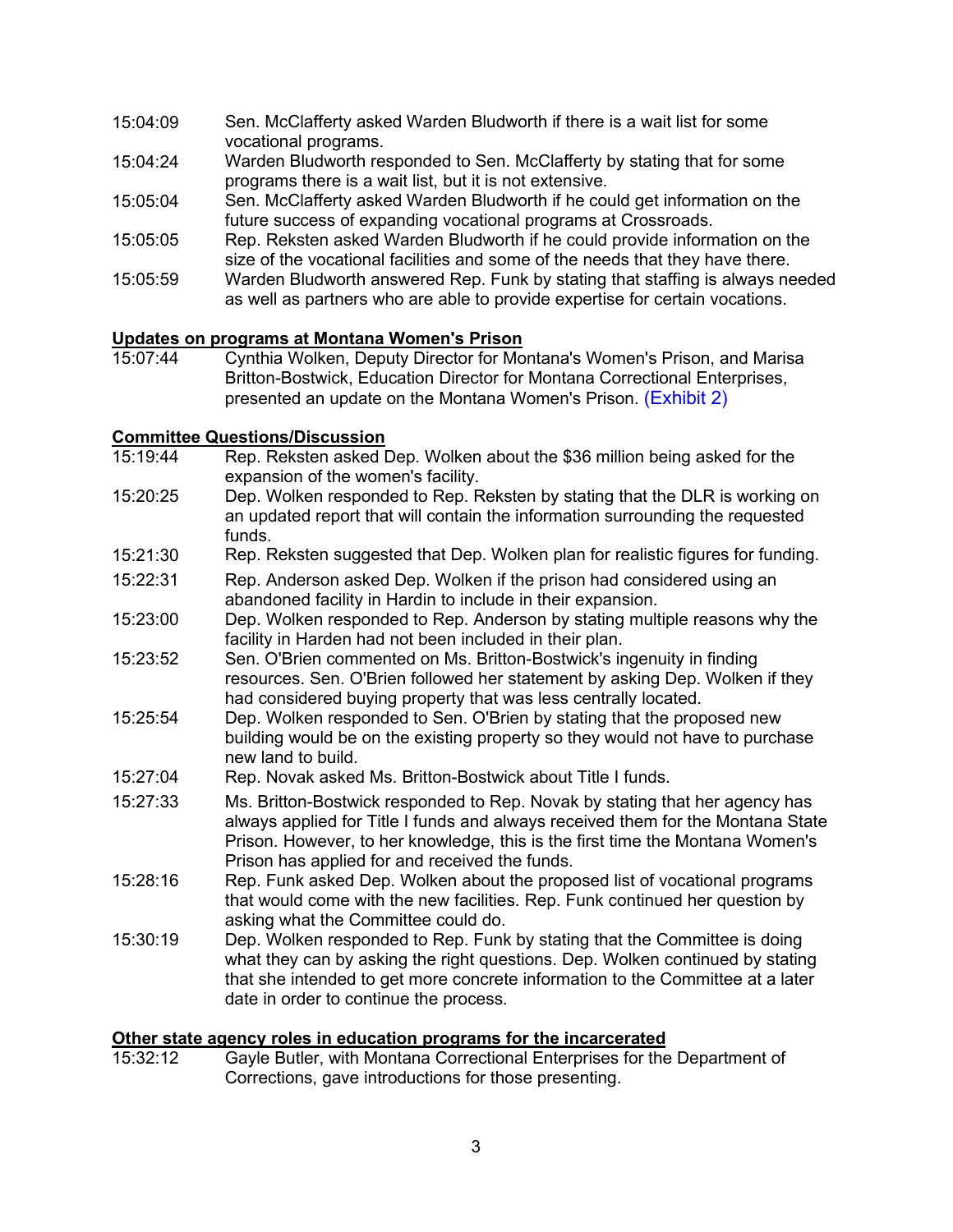- 15:33:12 Brock Tessman, Deputy Commissioner of Higher Education for the Montana University System, gave a presentation on the partnership between the Montana University System and the Department of Corrections.
- 15:37:10 Sarah Swanson, Director of Strategic Engagement for the Governor and Commissioner at the Montana Department of Labor, gave a presentation on the Department of Labor's work with the Job Service Montana Team and Montana State Prisons to provide employment for formerly incarcerated individuals.
- 15:39:33 Katie Madsen, Director of Adult Education at the Office of Public Instruction (OPI) and HiSET State Administrator, gave a presentation on the OPI's work with the Montana Department of Corrections, Montana State Prison, and Montana Women's Prison.
- 15:43:47 Supt. Elsie Arntzen gave a presentation on the OPI's work with Montana Women's Prison and the proposed curriculum for the women in the facility. She mentioned a few challenges that the OPI and the prison are facing.

# **Committee Questions/Discussion**

- Rep. Hill asked Ms. Swanson to send digital notes to Mr. McCracken.
- 15:45:50 Ms. Butler requested to follow-up on statistics given on the male population in the Montana State Prison.

# **ROBOTICS AND OUT-OF-SCHOOL PROGRAMS**<br>15:48:03 Mr. McCracken requested to introduc

- Mr. McCracken requested to introduce Coach Chuck Merja, from Redneck Robotics in Sun River, who worked with Emily Evans, the student presenter from Montana State University.
- 15:49:03 Ms. Evans gave a presentation on the STEM opportunities available for elementary and high school students, and how those type of opportunities benefited her collegiate career.
- 15:53:25 Mr. McCracken requested for Coach Merja to explain the presentations that will occur in the rotunda.

# **Robotics Demonstration**<br>16:40:53 Reconvene

Reconvene at 16:41.

# **Panel Discussion**<br>16:42:27 Coa

Coach Merja gave a presentation on the members of Redneck Robotics and some of the work that they've done. He also introduced three students from his organization: Zack Heller, Kathleen Cook, and Lucas Hall.

## **Committee Questions/Discussion**<br>16:47:06 Rep. Reksten asked N

- Rep. Reksten asked Mr. Heller how the legislature can create more opportunities for kids.
- 16:50:33 Sen. Tempel asked if any of the students were going into surgery with the robots once they graduate school.
- 16:51:40 Rep. Hill asked Coach Merja if there is a website available for kids to learn more about his organization.
- 16:53:34 Mr. McCracken introduced Mr. Reynolds' classroom.
- 16:54:01 Mr. Reynolds shared the work his program, "Fusion," is focused on, and introduced some of his students to the committee.
- 17:00:38 Rep. Funk gave a comment on the ideal way to grow the program.